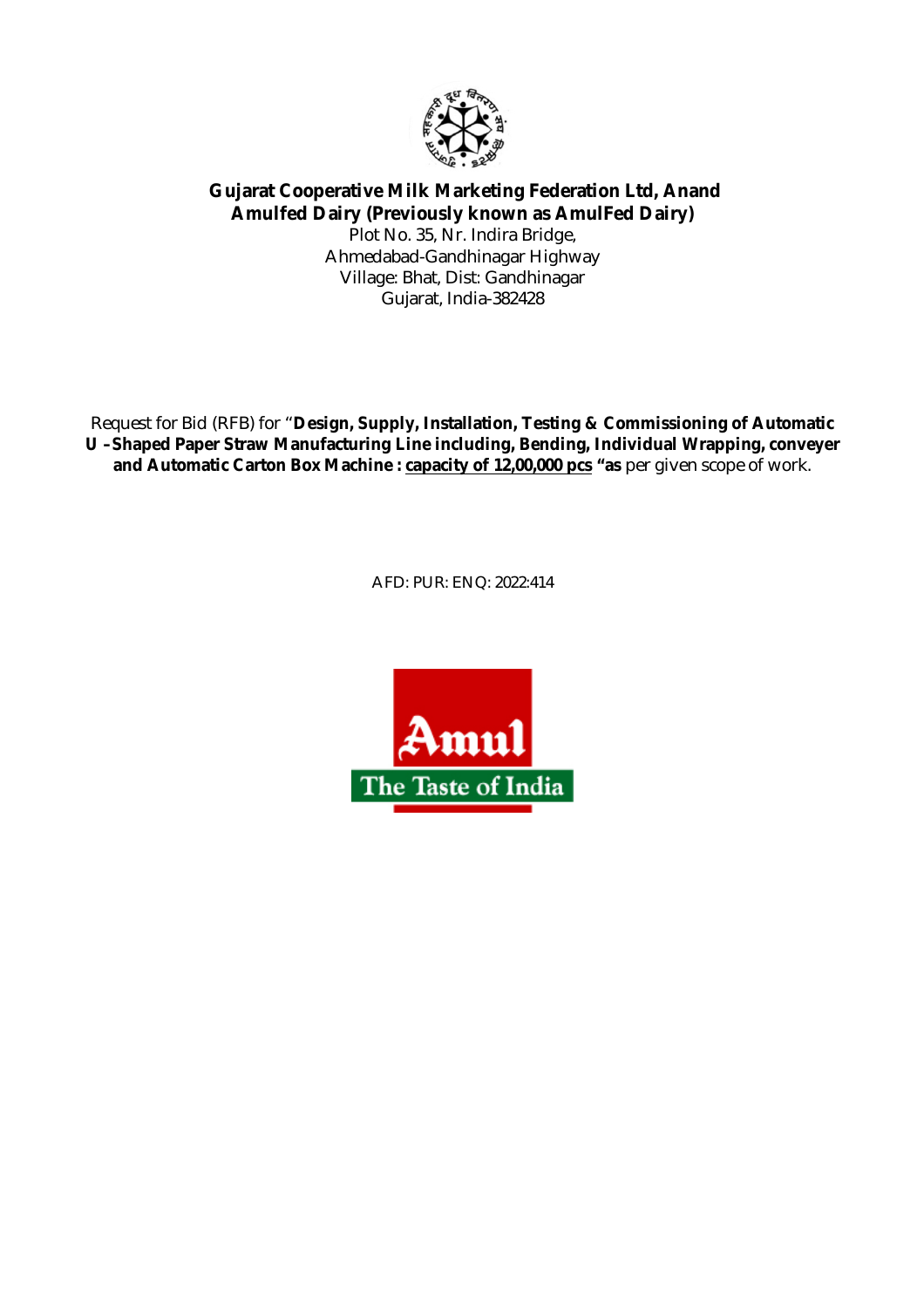

## **AMULFED DAIRY**

# ( A Unit of Gujarat Co-operative Milk Marketing Limited ) Plot No. 35, Near Indira Bridge, Ahmedabad-Gandhinagar Highway Village - Bhat, Dist - Gandhinagar - 382428 Phone : +91-79-3969055/56 Fax : +91-79-3969059

We invite sealed bids from eligible bidders for the following works: "**Design, Supply, Installation, Testing & Commissioning of Automatic U –Shaped Paper Straw Manufacturing Line including Bending, Individual Wrapping, conveyer and Automatic Carton Box Machine"** as per the scope of supply mentioned in the Inquiry".

| <b>Bid Reference</b> | AFD: PUR: FNO: 2022 :414     |
|----------------------|------------------------------|
| <b>Bid Start</b>     | Starts from 08.06.2022       |
| Submission           | Up to 04.00 pm of 30.06.2022 |
| Completion period    | 6 months                     |

# **Eligibility Criteria**

- **1)** Bidder should be having minimum 1 number of successful installations of similar nature (Automatic Paper Straw manufacturing line with bending and packing/wrapping machine) working in India.
- **2)** The Bidder/Supplier shall have turnover, in each of the last three years, at least **Rs. 10 crore** and must have executed, in the last three years at least one contract of similar nature.

Technical Specification : As per the Annexure-I

#### **Submission of Bid :**

#### **Submission of Bid :**

Bidders fulfilling above eligibility criteria eligible for submission of bids in their name only.

- 1.1 The bid shall be submitted through E-mail/hardcopy before above due date is acceptable.<br>1.2 The price Break up sheet should be entitled with reference of "Price Break Up for. "Design
- 1.2 The price Break up sheet should be entitled with reference of "Price Break Up for, "**Design, Supply, Installation, Testing & Commissioning of Automatic U –Shaped Paper Straw Manufacturing Line including Bending, Individual Wrapping, conveyer and Automatic Carton Box Machine**".

#### **Rights Reserved by AmulFed Dairy (A unit of GCMMF Ltd).**

AmulFed Dairy (A unit of GCMMFLtd), at its sole discretion and without assigning any reason thereof, reserves the right to accept and / or reject the whole or part of any or all the bids received.

#### **Validity :**

The offer should be valid for 6 Months from the date of Bid opening.

Contact details: For any techno-commercial query you may contact Palak Shah (7359001666), or (Email-palak.shah@amul.coop ) of Purchase department.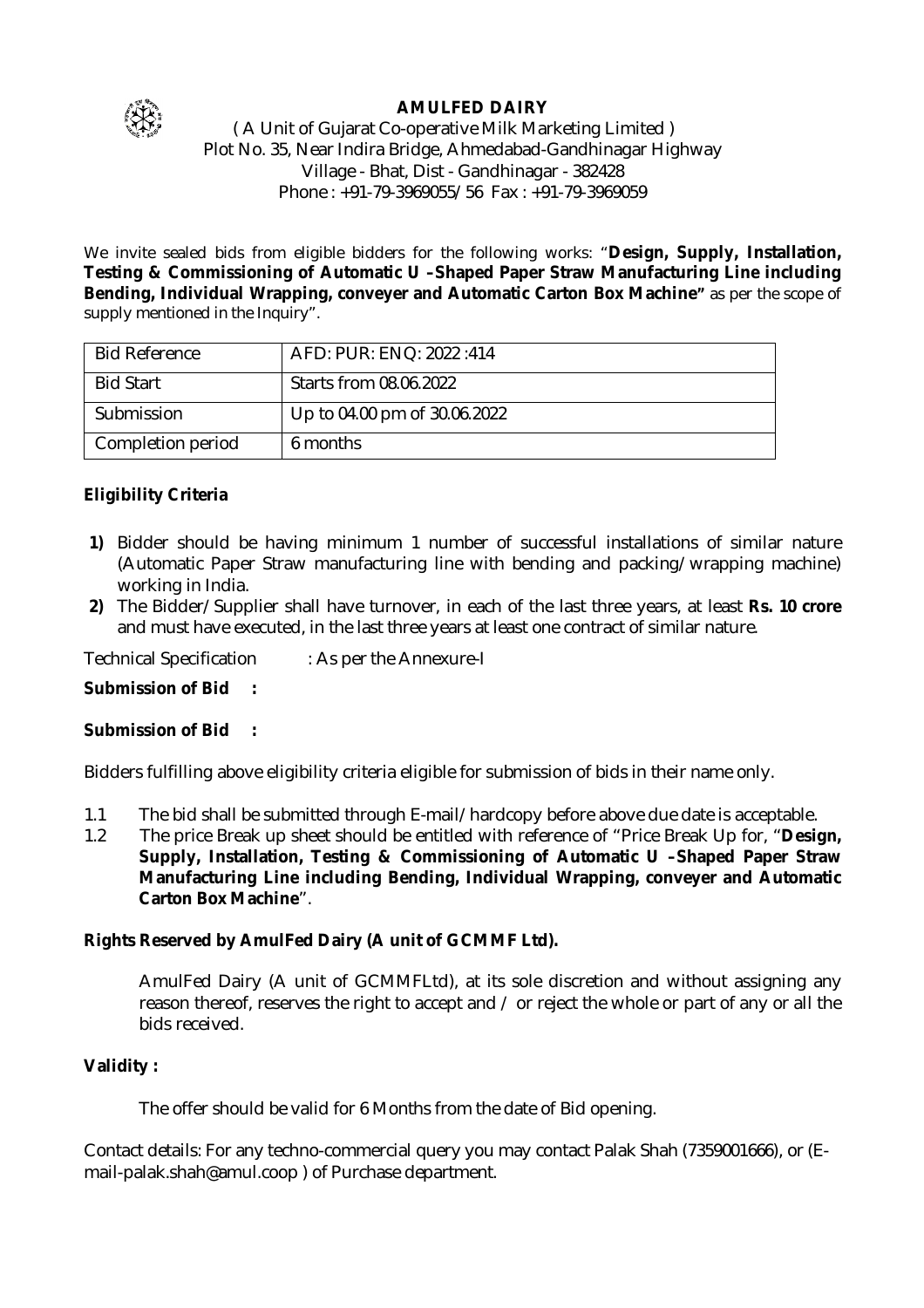# **Annexure-I**

**Design, Supply, Installation, Testing & Commissioning of Automatic U –Shaped Paper Straw Manufacturing Line including Bending, Individual Wrapping, conveyer and Automatic Carton Box Machine capacity of 12,00,000 pcs for Dairy Products including thick liquids.**

#### **Scope of Supply:**

U-Shaped Paper Straw Manufacturing Machine including:

- 1) High Speed Paper Straw Manufacturing Line including all accessories having output **capacity of 12,00,000 pcs**. U- straw per day (in 16 Hours).
- 2) Paper straw electric dryer
- 3) Automatic Straw Bending Machine including interconnecting conveyors: Should be match with output capacity of Straw Manufacturing Line.
- 4) U-Straw Packing Machine (Wrapping machine)
- 5) ZigZag/Mega Box Folder to pack straw chain to cartoon/CBX.
	- a. Bidder requested to provide optional price to pack carton of 1\*1\*1 mt in ZigZag/Mega Box Folder
- 6) Required Straw Conveying System
- 7) All the bidders have to consider latest automation and required controls on the machine.
- 8) Electrical Panels, Chillers, Safety equipments, Internal electrical wiring and piping
- 9) Inspection, checking instruments 2 set
- 10) Straw Dimensions Checking instruments to include

Size of Straw: As per the below drawing

Minimum Final Output required: 1250 U-Straw/Min. (Performance guarantee must be given by supplier at PFP, performing committed final output at PFP).

Warranty should be 1 Year from date of commissioning of machine.

Spares & Consumables for **2 years** of smooth operation to provide

Supply, Installation, Commissioning and **validation** to be consider in the scope of supply.

Travel Expense, lodging Boarding, local transfers of Engineers till validation will be supplier's scope.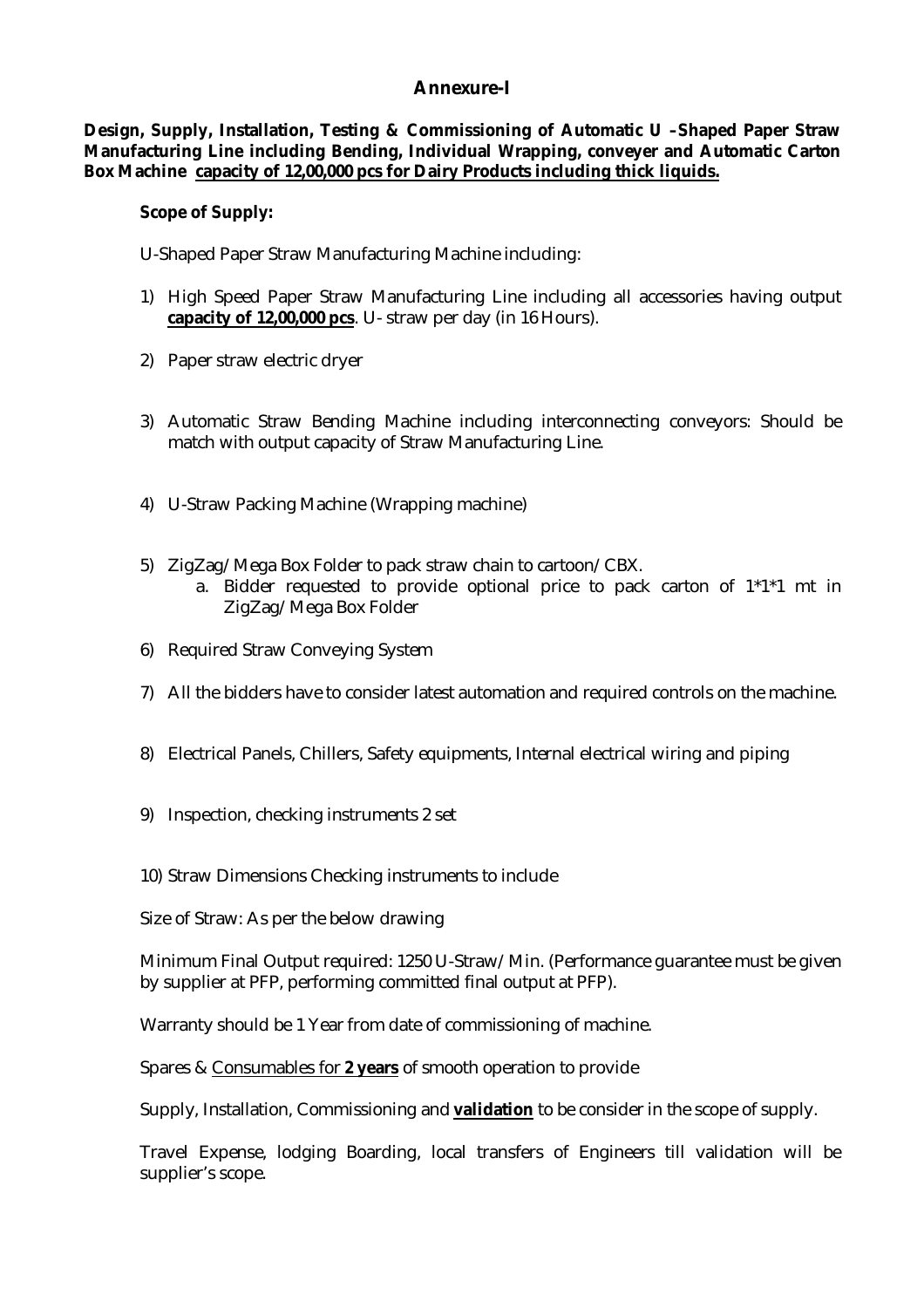# **SPECIFICATIONS FOR DRINKING STRAW for Dairy Products including thick liquids:**

- Material : PAPER (100% FSC certified virgin grade, bleached)
- GSM of Paper layers : 60\*120\*60 g/m2 (Outer\*middle\*inner, 3 paper layers) (Approx)
- Straw Tube Dia.:  $3.70$ mm  $\pm 0.2$ mm (inner),  $4.40$ mm  $\pm 0.2$ mm (outer)
- Straw Dimension: As per below drawings
- Straw pitch (10pcs) : 220mm  $\pm$  1mm
- Diagonal Cutting : Over  $50^{\circ}$  ( $\pm 5^{\circ}$ )
- Glue : Water based adhesive for food contact material
- Wraper Film Material : OPP/BOPP film
- Individually wrapped "paper U-shaped straw" in OPP film with EZ-open cut, 23,000 pieces in jumbo carton
- Packing Method : Individually wrapped "U-shaped straw" in OPP/BOPP film
- Straw suitable for Dairy products, including Viscosity parameters, Max and Min. Temp Range, Product Soaking time range and Carbonized or non-carbonized drink category.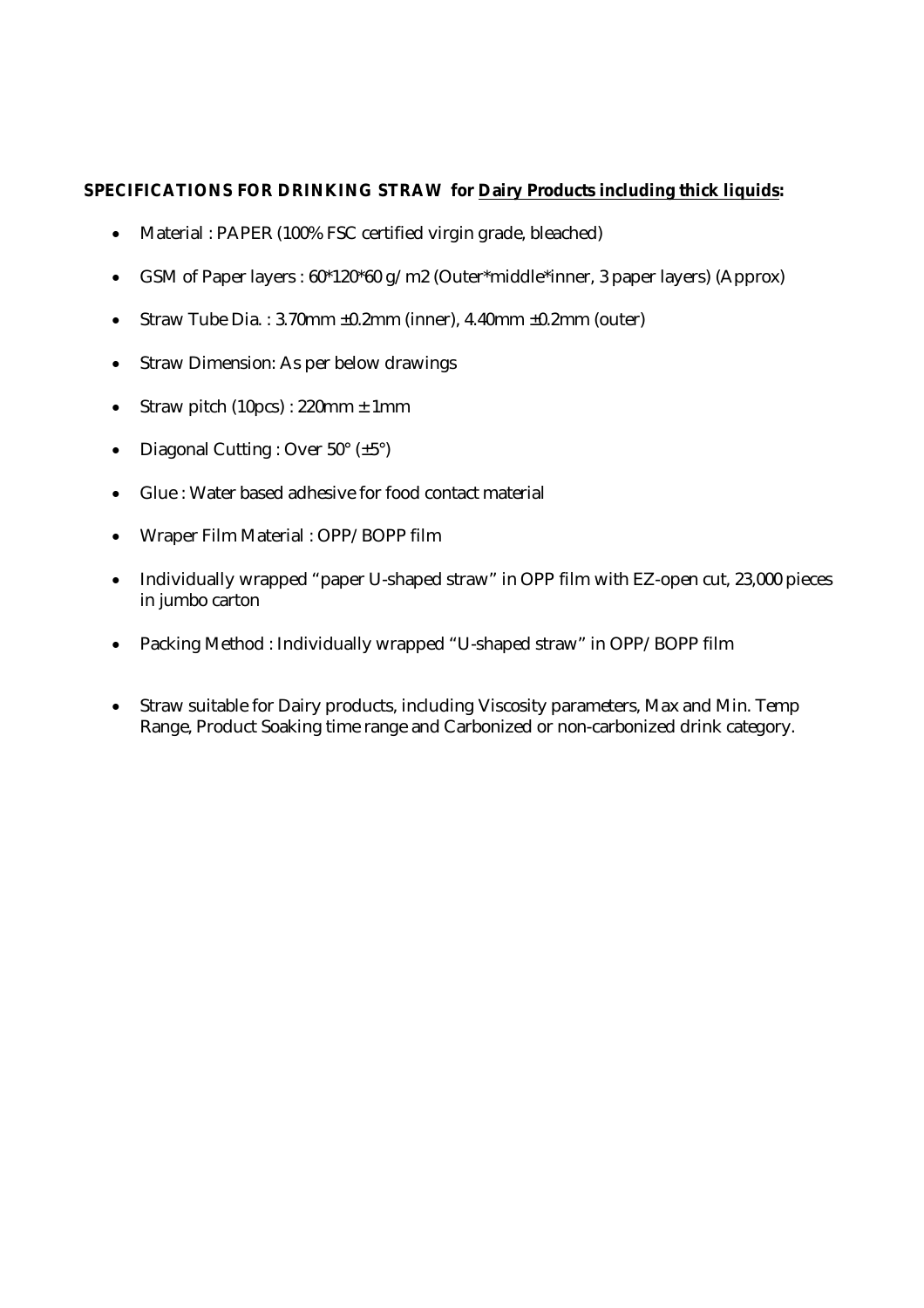**Straw Drawing-1:**

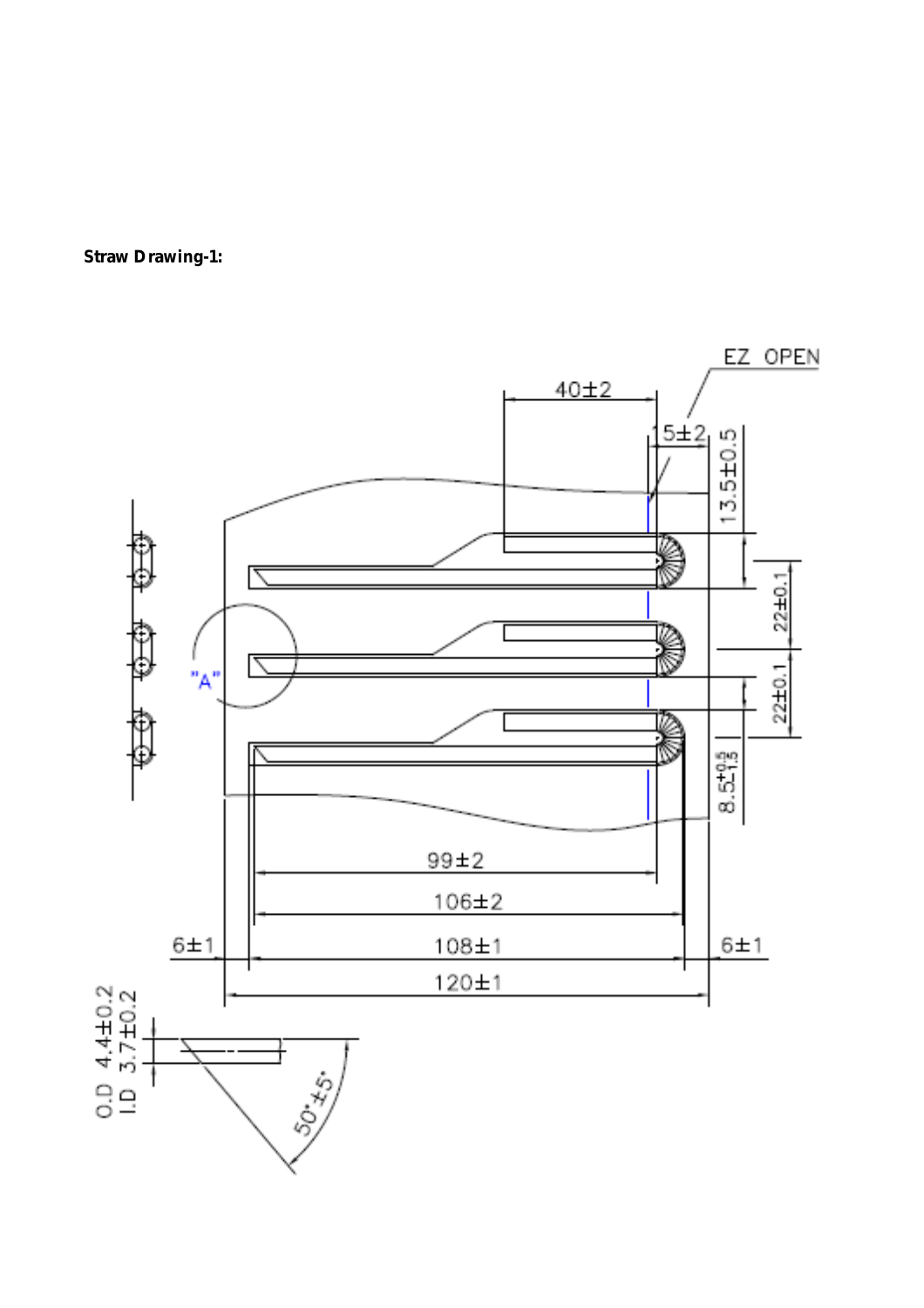# **Straw Drawing-2**



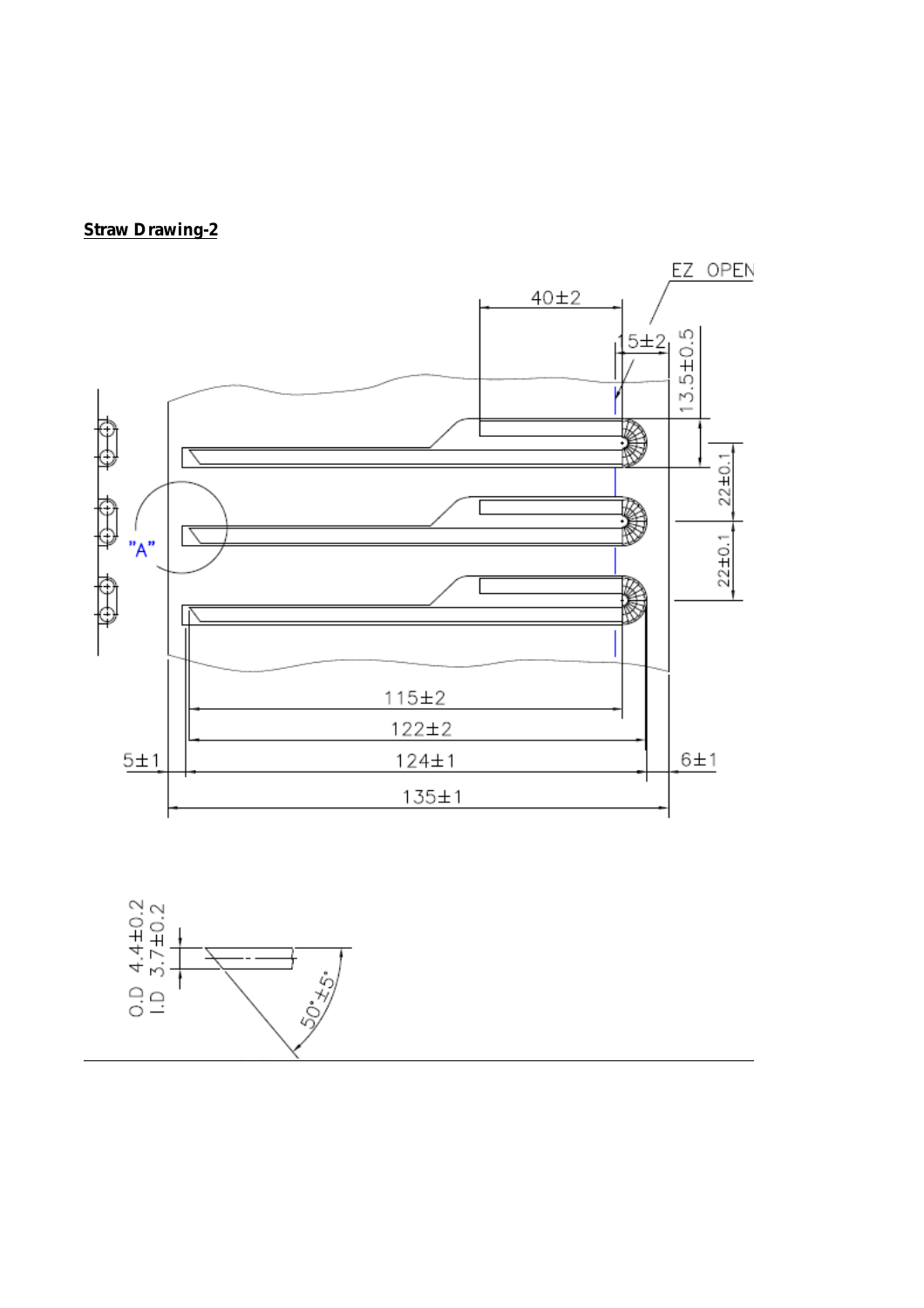# **Straw Drawing-3**